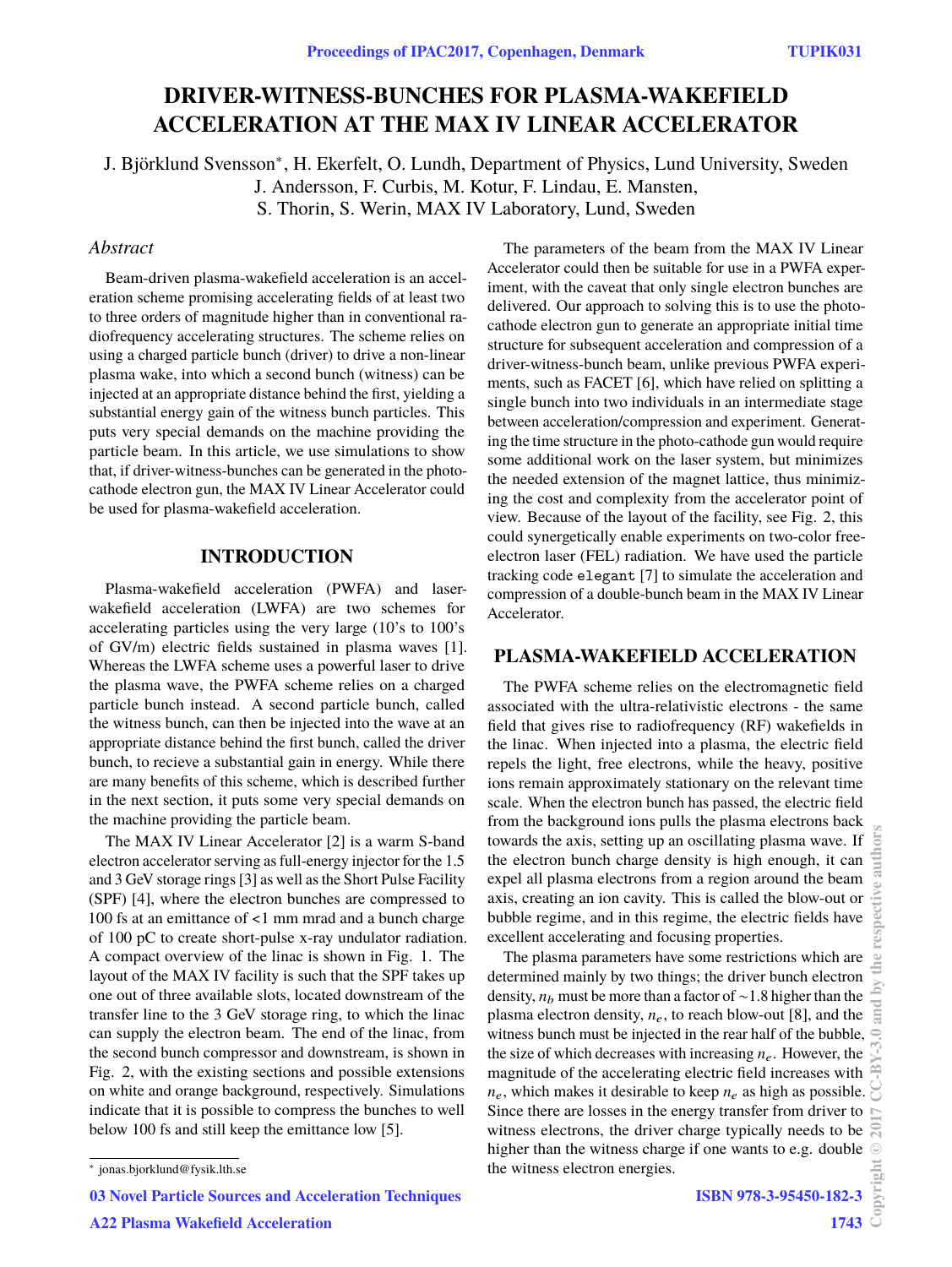

Figure 1: Compact layout of the MAX IV Linac. Yellow denotes radiofrequency (RF) structures, red/green are focusing/defocusing quadrupole magnets, purple are dipole magnets, orange are sextupole magnets and blue are special magnets. PG and TG are photo-cathode and thermionic RF guns, respectively, L are the linac sections and BC1 is the first bunch compressor. This view is cut right before BC2, which is shown in Fig. 2.



Figure 2: End of the linac (see Fig. 1) with the 3 possible beamlines, of which femtoMAX (SPF) is the only existing to date. U denotes undulator. Possible extensions are within the orange field.

## **BUNCH COMPRESSION**

#### *Compression and Linearization*

To compress the bunches longitudinally, the MAX IV linac employs two double achromat compressors, see e.g. [5], which have a positive first-order momentum compaction, *R*56. This means that a positive chirp, with respect to longitudinal coordinate *z*, is required for compression. The naturally positive second-order momentum compaction,  $T_{566}$ , has been tweaked with sextupoles in such a way that it cancels out the longitudinal phase-space curvature imposed by the RF field, rather than enhance it. This means that the phase space linearization is done using the optics alone; no higher-order harmonic cavity is employed.

One effect of this compression scheme is that the driver bunch, which arrives closer to the peak of the RF voltage, will always obtain a smaller chirp than the witness bunch. This means that the driver will be compressed less, leading to a beam where the witness bunch is shorter than the driver bunch. However, the final separation in time between the bunches is not decoupled from the final length of the individual bunches.

### *Wakefields and Coherent Synchrotron Radiation*

Short-range geometric longitudinal wakefields can influence the bunch chirp in the linac [9]. The effects of these wakefields increase with both bunch charge and degree of compression. Since the energy chirp is positive with respect to *z*, and the wakefields cause a progressive decrease in particle energy going backwards in the bunch, the total energy chirp of the bunches increases, which leads to a stronger compression. This was studied in Refs. [10, 11] for single bunches in the MAX IV linac.

**ISBN 978-3-95450-182-3**

Also of concern is coherent synchrotron radiation (CSR), where the bunch irradiates itself with coherent low-frequency radiation, leading to an emittance growth in the compressors. Typically, the tail of the bunch irradiates the head of the bunch, but in the case of two bunches with short length and separation, the case is rather that the witness bunch could irradiate the driver bunch.

### **SIMULATION RESULTS**

To achieve a preliminary bunch structure, a single 6 ps bunch simulated with ASTRA [12], normally used for single-bunch tracking, is duplicated. The time and longitudinal momentum coordinates are modified to provide two bunches of certain duration, temporal separation, longitudinal phase space curvature and relative charge. The results presented here are found with initial bunch lengths of 2 ps full width at half-maximum (FWHM), separation of 4 ps peak-to-peak and with the driver bunch on-crest out from the pre-injector [13], see Fig. 3a. The normalized emittance,  $\epsilon_n$ , is 0.4 mm mrad in both directions and for both bunches. The witness bunch is set to contain 100 pC and the driver bunch charge,  $Q_d$ , is set to 100 or 150 pC. These "artificial" bunches are then tracked through the linac using elegant, with both wakefields and CSR enabled. The tracking is done from after the first linac section  $L_0$ , see Fig. 1, where the original 6 ps bunch is simulated to, to a preliminary final focus achieved with a quadrupole quadruplet, see Fig. 2. The beam profile in the focus is approximately circular with a transverse dimension of ∼10 µm FWHM.

The final time structure relies heavily on the charge, especially of the driver bunch. For the lower driver charge (100 pC), the witness bunch is compressed more than the driver because of the larger chirp obtained from the RF voltage. However, the short-range wakefields affect (mainly) the driver chirp so that for the 150 pC beam, the driver is compressed more than the witness bunch. Since the driver wakefields only have little effect on the witness bunch, the bunch separation is largely unaffected by driver charge. The amount of charge in either bunch seems to be restricted by overcompression stemming from the additional, wakefieldinduced chirp; the higher the charge, the more difficult it is to control both intra-bunch compression and bunch separation simultaneously, and still keep a low energy spread and emittance for the whole beam. If the relative bunch charge is not critical for the application, e.g. for two-color undulator radiation, the charge could potentially be used to tune the

**03 Novel Particle Sources and Acceleration Techniques**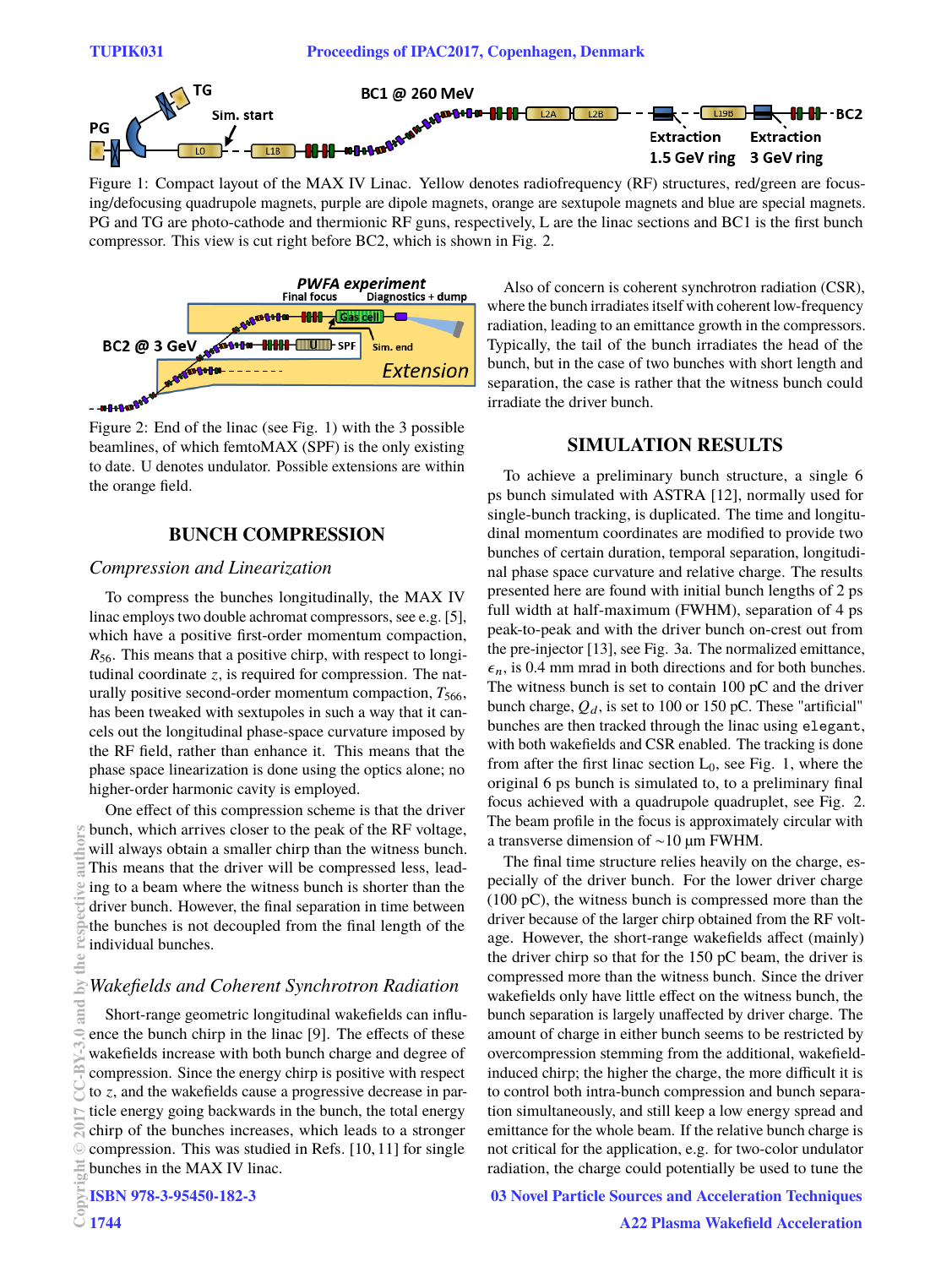

Figure 3: 2D histograms of the longitudinal phase spaces (greyscale) and the corresponding currents (blue) at the start and end of the simulation. The histogram density ranges from white (minimum) to black (maximum). The driver bunch is to the left in the figures. Parameters of these bunches are given in the text.

bunch chirps locally. CSR effects, mainly influencing the driver bunch, are seen in all simulations, c.f. Fig. 3b.

Typical parameters achieved without detrimental emittance growth are bunch lengths  $\tau$  of some 30-60 fs, with a bunch spacing  $\Delta t$  of 250-400 fs (correlating with  $\tau$ ). A more specific example is shown in Fig. 3b, which displays the longitudinal phase space of the 150 pC driver beam at the final focus. The driver (witness) horizontal normalized emittance,  $\varepsilon_{n,x}$ , is 0.7 (0.5) mm mrad, the bunch length,  $\tau$ , is 37 (49) fs, and the bunch separation, ∆*t*, is 267 fs. This is achieved by placing the centroid RF phases in L1 and L2- L19 (see Fig. 1) at 25 and 23 degrees off-crest, respectively, which is very far from the respective single-bunch values of ∼32 and 12 degrees. The smaller off-crest phase in L1 gives a smaller compression in BC1, which in turn decreases the wakefield-induced chirp in L2-L19. The phase in L2-L19 is then increased to give a tight compression while avoiding overcompression. As a result, the final energy spread is ∼0.2 % rms within the bunches and ∼0.7 % between the average energy of each bunch.

For the achieved beam parameters so far, the limiting factor on the plasma electron density is not set by the electron beam density, but by the separation of the driver and witness bunches; a higher plasma density, leading to higher accelerating fields, can be used if the bunch separation can be decreased. The maximum plasma density for full blow-out is  $n_e \approx 0.5 n_b \approx 4 \cdot 10^{17} \text{ cm}^{-3}$ , corresponding to a linear plasma wavelength  $\lambda_p$  of 53  $\mu$ m  $\leftrightarrow$  176 fs, which is smaller than the bunch separation achieved so far. To accommodate the witness bunch within the bubble, the plasma density would need to be lowered to ~1.5⋅10<sup>17</sup> cm<sup>-3</sup>, which is more than a factor of 5 smaller than the beam electron density. For these densities, the length of the driver bunch is shorter than the resonantly matched condition for driving a non-linear plasma wave [8].

#### **CONCLUSIONS AND OUTLOOK**

The main conclusion we can draw from this preliminary study is that it should be possible to conduct PWFA experiments using the MAX IV linac, provided that the photocathode electron gun can deliver an initial time structure similar to what was described above. The beam electron density is much higher than the plasma density required to accomodate the witness bunch in the bubble, which means that full blow-out should be reached. There seems to be a relatively low upper limit to the amount of charge that can be accelerated while having realistic final parameters for a PWFA experiment, but much work remains to be done.

The next step is refinement of the simulations to include the electron gun and the first linac section, where space charge effects are important, using ASTRA, as well as investigate how to tailor the laser pulses in a proper way. The Gaussian input for the simulations so far has not been entirely realistic, and a more reasonable top-hat current shape could allow the bunch separation to be decreased out of the gun, leading to a decrease in separation after BC2. An effort will also be done to increase the transportable driver bunch charge. Simulations of the beam-plasma interaction will be carried out using CALDER-Circ [14].

If an experiment is to be successfully conducted, highresolution temporal diagnostics must be installed. Work is currently ongoing at the Lund University Department of Physics to develop temporal diagnostics using spectral measurements of coherent transition radiation (CTR) from LWFA electrons passing through thin metal foils, experiments which could have great carry-over to a PWFA experiment [15, 16].

#### **REFERENCES**

[1] T. Tajima and J. M. Dawson, "Laser Electron Accelerator" *Phys. Rev. Lett.*, vol. 43, no. 4, pp. 267-270, 1979.

**ISBN 978-3-95450-182-3**

#### **03 Novel Particle Sources and Acceleration Techniques**